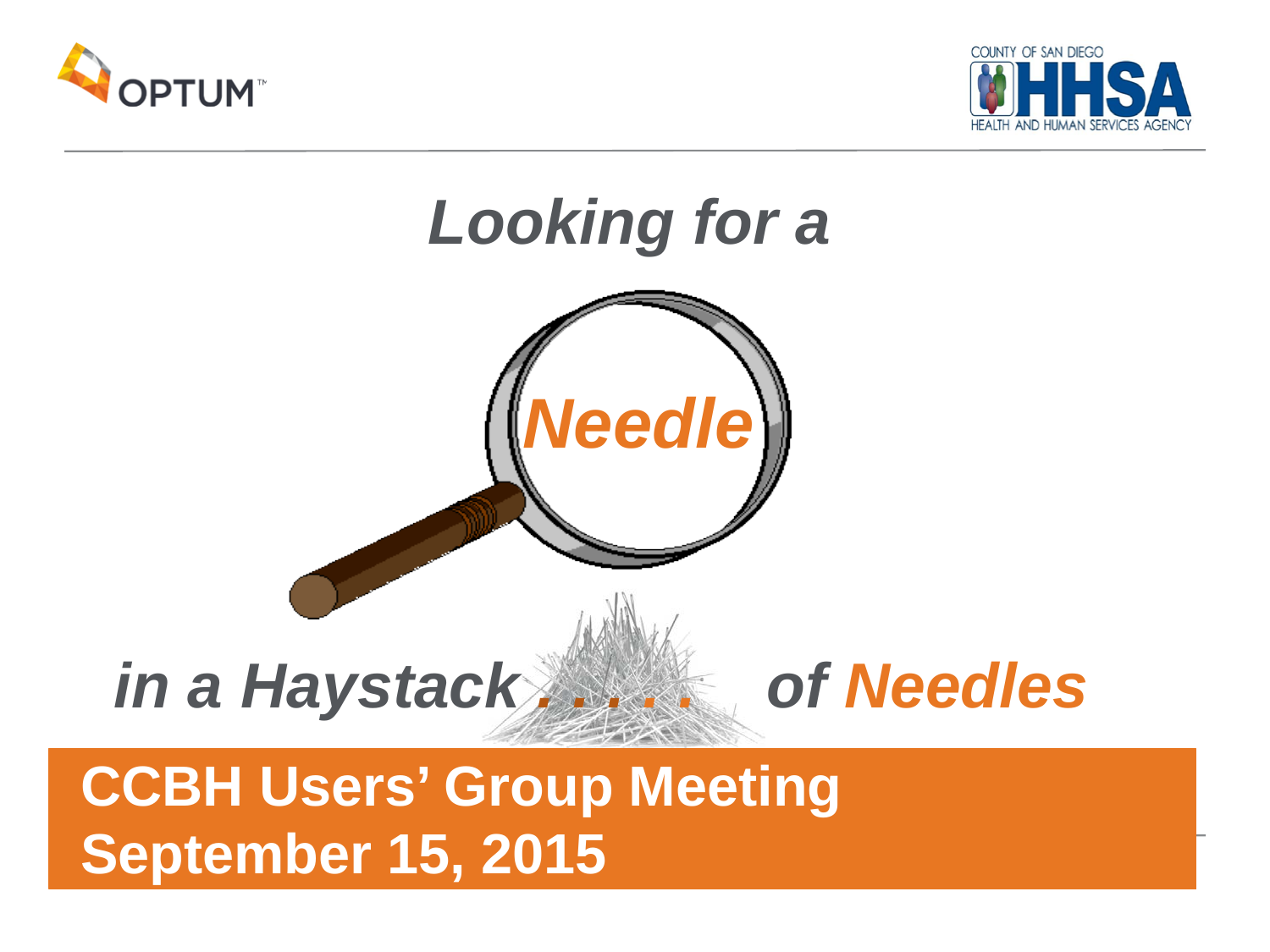### **Sound Familiar? – this is what we "hear"**

- 1) "Why do we need to talk about searching and duplicates AGAIN? Already heard that, already do it?"
- 2) "I know how to search, this must be for the person sitting next to me."
- 3) "I add clients according to the County's rules, I don't create duplicates."
- 4) "I didn't create the duplicate, why am I being *punished* with having to fix it."
- 5) "The other user entered the client's name wrong, why is that record being kept?"

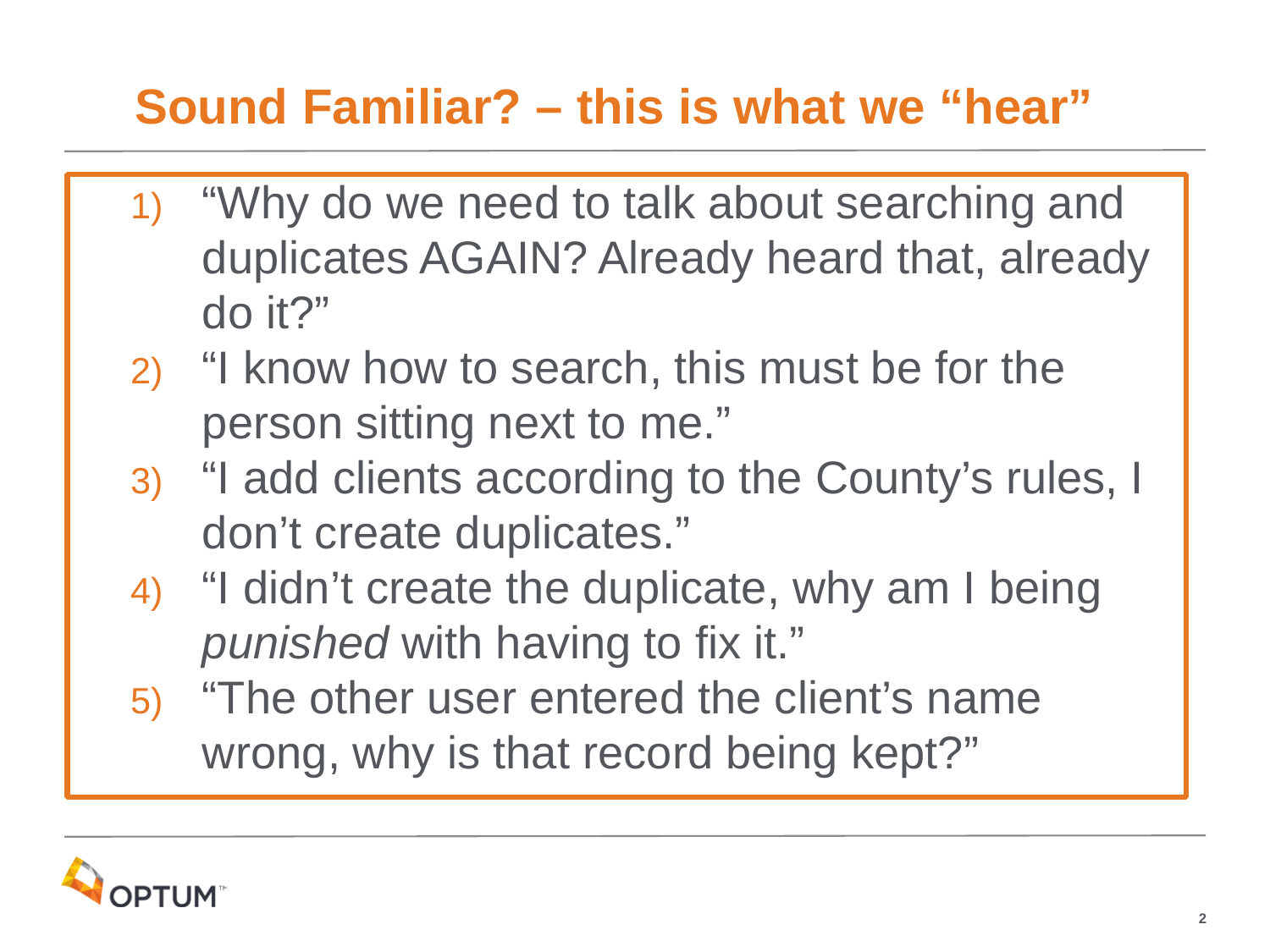- **1) "Why do we need to talk about searching and duplicates AGAIN? Already heard that, already do it?"**
- **Because adding the client's record c[orrectly](http://www.google.com/url?sa=i&rct=j&q=&esrc=s&frm=1&source=images&cd=&cad=rja&uact=8&ved=0CAcQjRxqFQoTCIjdw6De98cCFcUJkgodoAQLzQ&url=http://www.gograph.com/stock-illustration/construction.html&authuser=1&psig=AFQjCNHLn9OWHI1aBAksfZ1lVDiWLMKnXA&ust=1442361563150695)  is the foundation of our system** 
	- **[To](http://www.google.com/url?sa=i&rct=j&q=&esrc=s&frm=1&source=images&cd=&cad=rja&uact=8&ved=0CAcQjRxqFQoTCOjd-YPh98cCFQN-kgodWhIDdQ&url=http://www.psdgraphics.com/psd-icons/settings-icon-psd-hammer-and-wrench/&authuser=1&psig=AFQjCNEtaMrydAIxc9jv2qO6sg0m96sl9Q&ust=1442362438248410) provide tools to help reduce the possibility of entering incorrect data or a duplicate record**

 **To know how to find duplicate records that may already exist for a client**





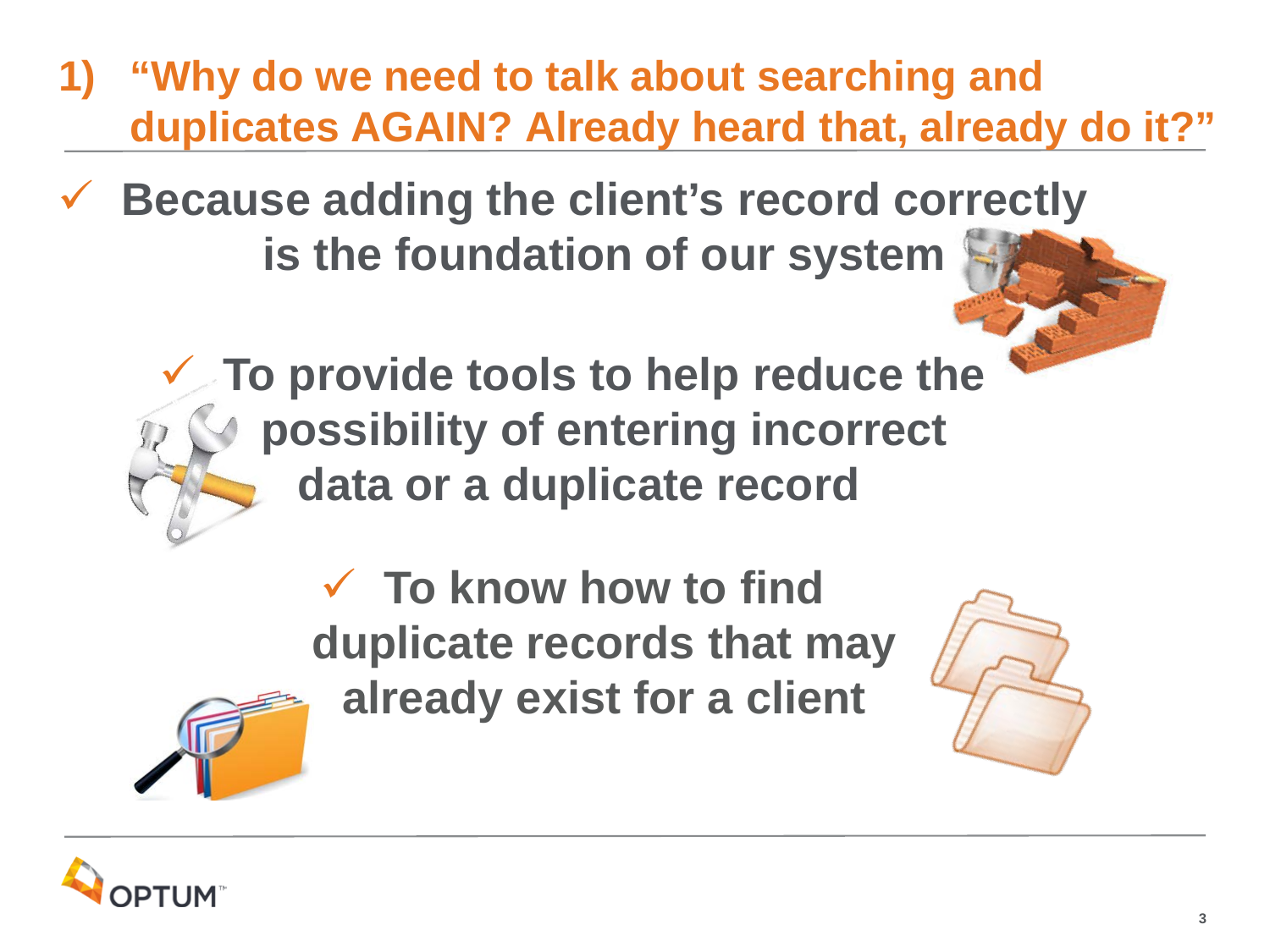### **2) "I know how to search, this must be for the person sitting next to me."**

 **How do you search? Which fields do you use?**

First

First

 **[mu](http://www.google.com/imgres?imgurl=http://crisscrossmarketingpros.com/wp-content/uploads/2014/03/mlm-success.jpg&imgrefurl=http://crisscrossmarketingpros.com/home-based-business-owners-and-7-mlm-success-tips/&h=608&w=800&tbnid=gC9MIsq-YoJlMM:&zoom=1&docid=khEoleBEd1IskM&ei=cozzU6_tHo-gogSduoDIAw&tbm=isch&ved=0CDgQMygKMAo&iact=rc&uact=3&dur=1528&page=2&start=8&ndsp=14)ltiple ways, even if the client is found with the 1st search – there may be a duplicate record.**  Sort Name  $DOB$  //  $Thru$  / /

SSN

**Search** 

Default

Clear

### **Here are**

Sex | -

### *5 Effective Ways to Search in CCBH*

 **These are not the only ways to search, but are 5 highly effective ways to find a client in CCBH.**

**Only use 2 data FILIPPE Only use 2 data** 

**Client Search** 

Case #

Alias Last

Last

**Client Search Parameters**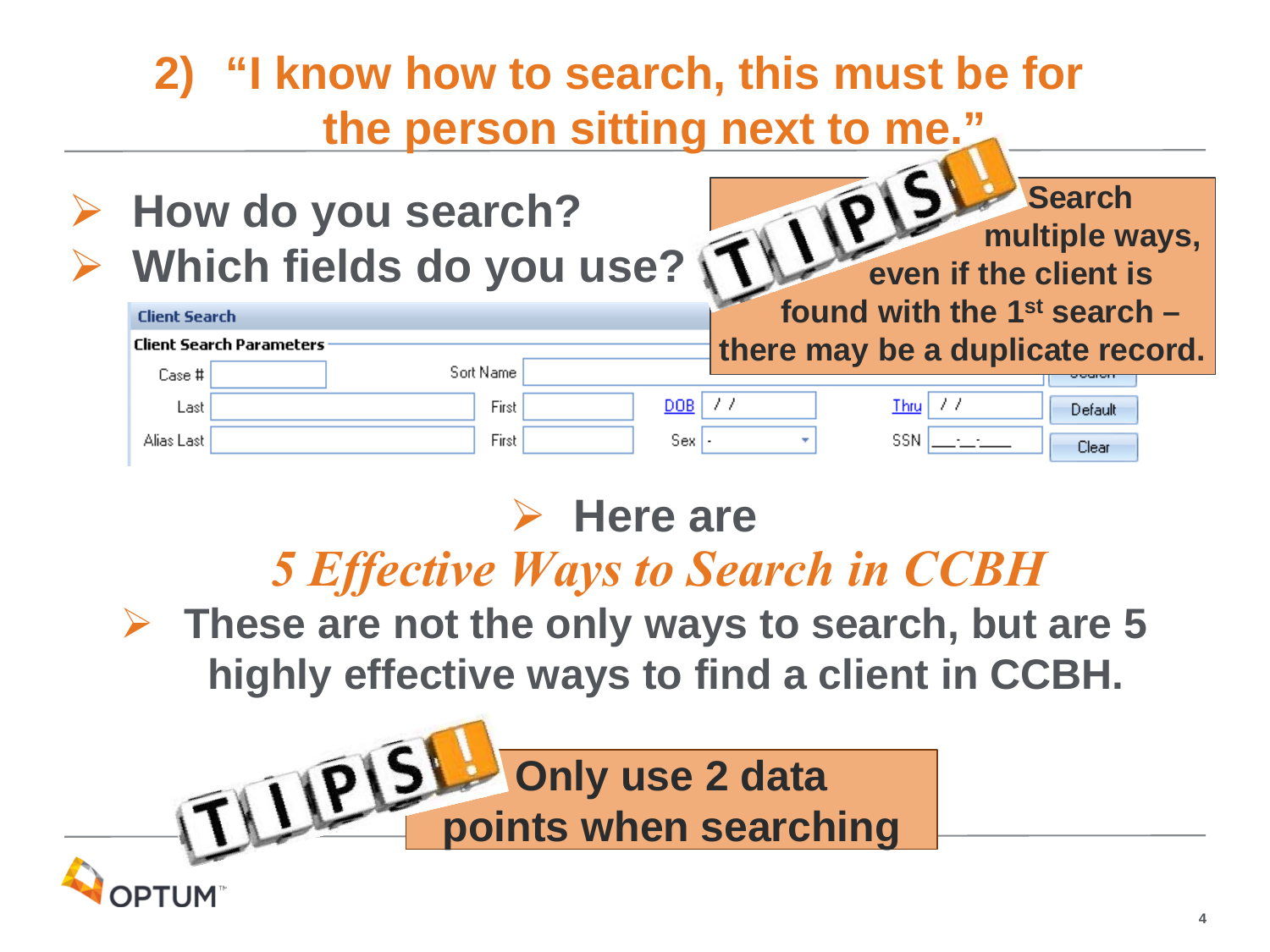# *5 Effective Ways to Search in CCBH*

### **ALWAYS SEARCH MULTIPLE WAYS,**

**even if you find the record you are looking for with your first search.**

### **1. Name - Sort Name. Last and First fields. Reminder: USE CAPS**



### **2. DOB Only or a DOB Range. Enter date in both DOB and Thru fields.**

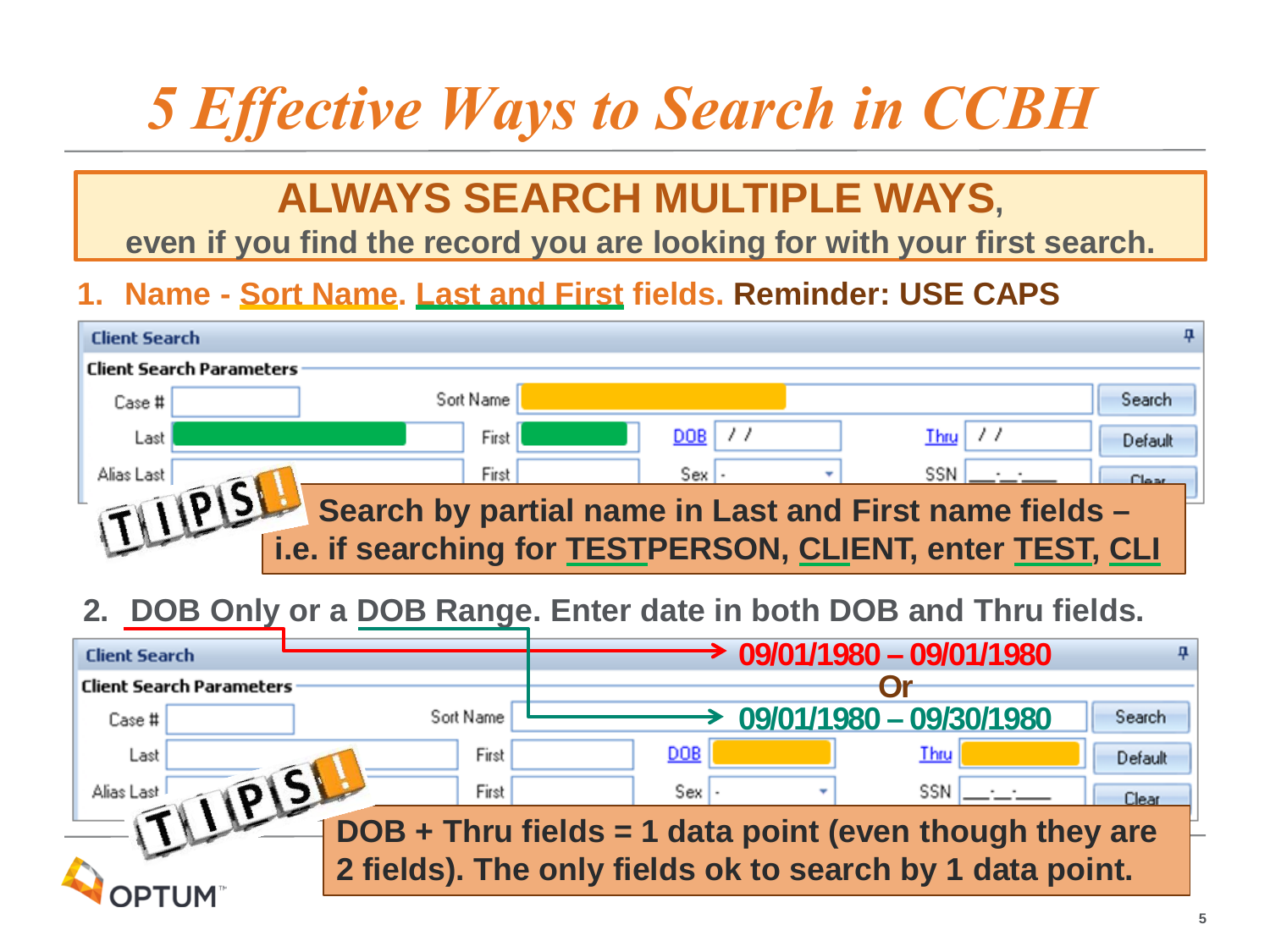# *5 Effective Ways to Search*

### **ALWAYS SEARCH MULTIPLE WAYS,**

**even if you find the record you are looking for with your first search.**

### **3. DOB with another field – DOB & Last. DOB & First. DOB & Sex.**



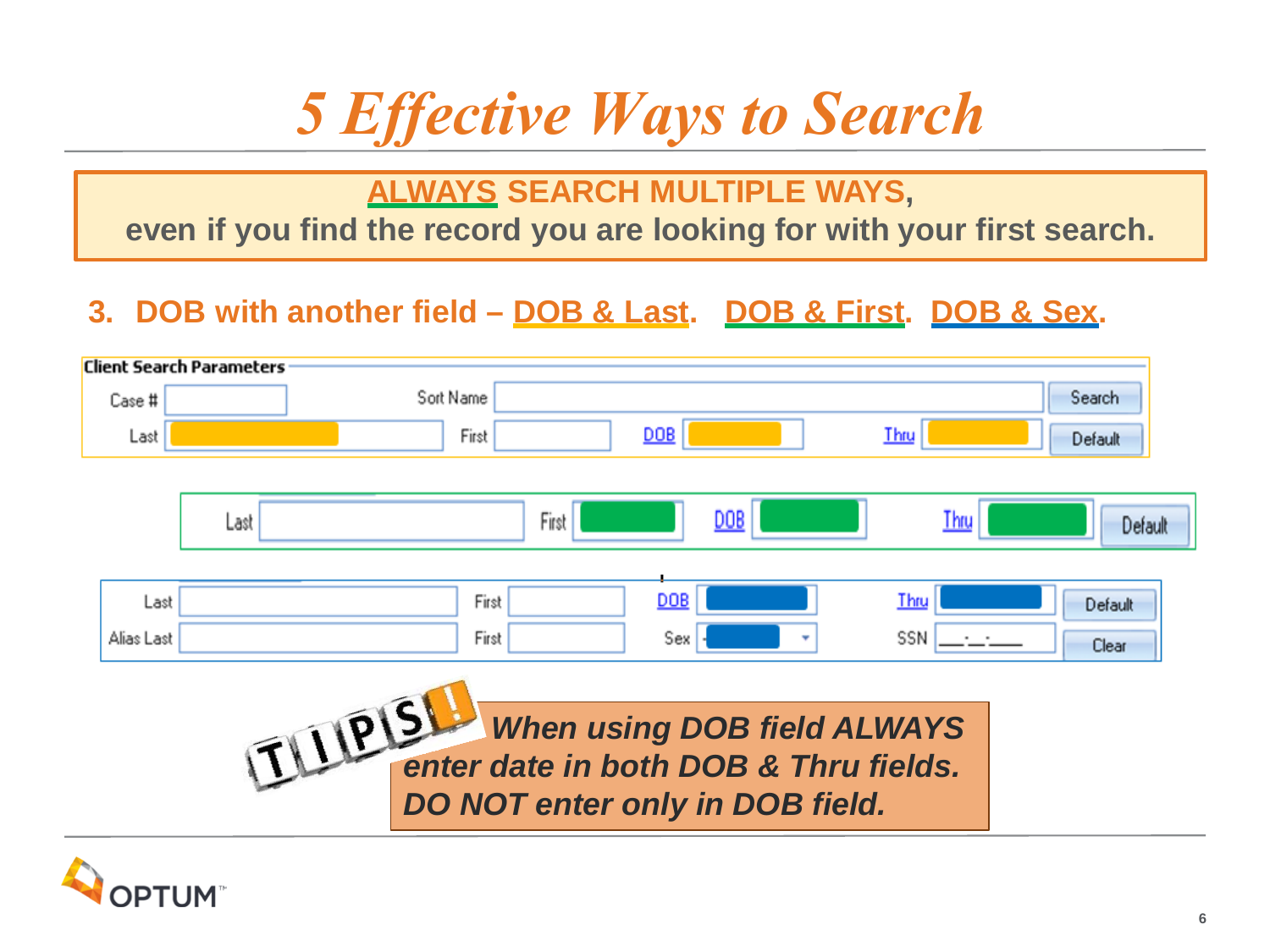# *5 Effective Ways to Search*

**ALWAYS SEARCH MULTIPLE WAYS,** 

**even if you find the record you are looking for with your first search.**

**4. Sex with another field – Sex & First Name. Sex & DOB. Sex & Last name (if somewhat unique). Reminder: Enter Date in both DOB & Thru fields**



**5. Alias Last and First name fields – same searches as for Last and First name fields. Strongly suggest if you know the client goes by another name. REMINDER: Only use 2 data points when searching**

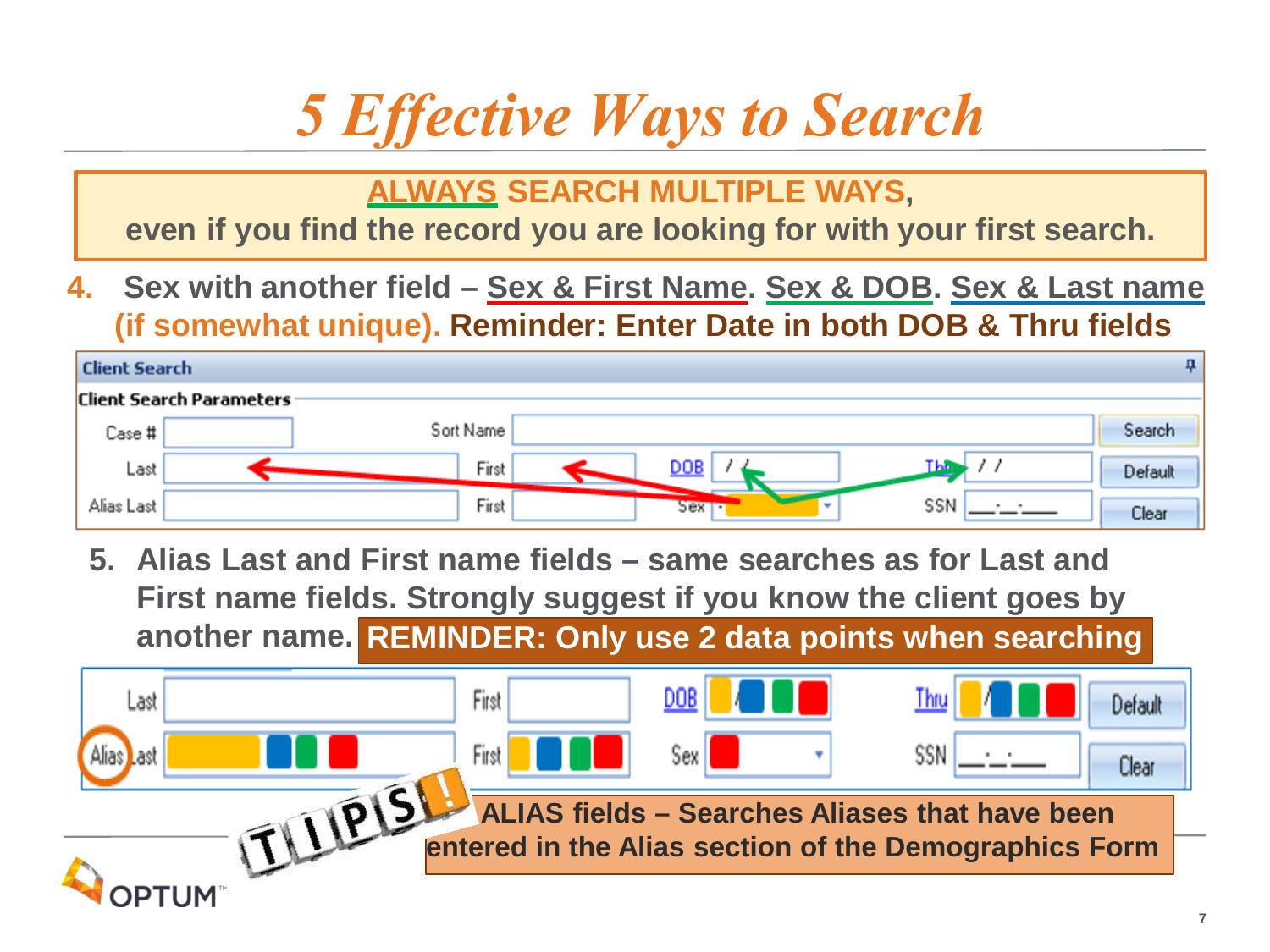

# **Think of Client Lookup like you would<br>Google**

**Example: You want a red sweater for Christmas. If you Google Red Christmas Sweater with collar and round, green buttons – what will you get? Only and exactly what you asked for. That's not a bad result. But if you enter Red Christmas Sweater – you will get ones with and without collars, with buttons of all shapes and colors (not only round and green), which actually could be something you like better.**

 **[Whe](http://www.google.com/url?sa=i&rct=j&q=&esrc=s&frm=1&source=images&cd=&cad=rja&uact=8&ved=0CAcQjRxqFQoTCP6bvZHX_McCFcp7kgodngsELw&url=http://info.designarts.net/blog/bid/34787/Continuing-Education-What-s-The-Point&bvm=bv.102829193,d.aWw&psig=AFQjCNFcaRMldMSlyBalqvN0jjzELKRaKw&ust=1442531566026645)n searching for clients, do it like you would a Google**   $\frac{d\mathbf{H}}{dt}$  search, sometimes entering less will get you more. Look for  **the many NEEDLES (not just the one) in the Haystack. In other words, search as if you** *believe* **the client i[s](http://blogs.biomedcentral.com/on-medicine/2014/12/01/research-involvement-and-engagement-partnership-with-patients-in-a-new-publication/)  already in the system and you are determined to find them. Use only 2 data points, such as First Name & DOB, not 3 or 4, such as First & Last Name, DOB, & SSN.** 

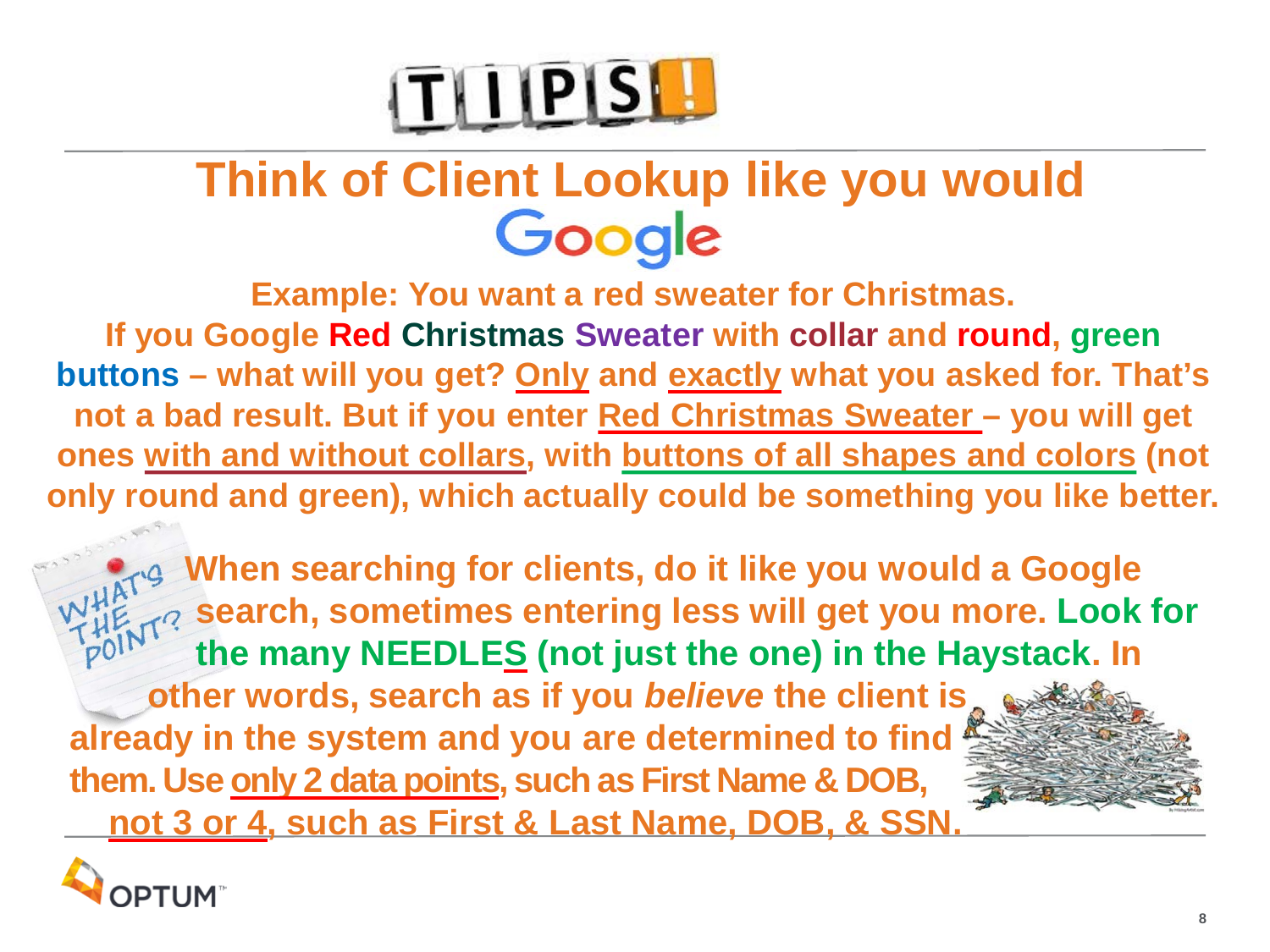

**LINGHING** Vuote  $\Sigma$ **TIP #1 – ALWAYS search multiple ways, ALWAYS - even if**  Lookup Panel **you find the client you are looking for with the first search**   $\Box x$ Edit Close hhA Show Client Client Panel Client **TIP #2– When searching by**  Actions Close **DOB, ALWAYS enter a date in**  T Click on the search button to perform a search for client records based on the criteria in the top section. **both DOB and Thru fields.**  $\mathfrak a$ **Client Search Client Search Parameters TIP #3 – Click on**  Sort Name n. Search Case # **any Column**  DOB Last First Thru Default Alias Last **Header to Sort** First Sex SSN Clear **Client Search Results** Name First Last Ethnicity DOB SSN Prim Unit ID Prim Unit ... Prim SubUn... Prim SubUnit ... External Ca... **AI ID** SAI Name There are no items to show. **drag TIP #5 – Click CLEAR between searchesTIP #4 – Hover over column divider and drag to expand column** Logged on as MOLIZON, KIM (00663) Fovironment: Test 3. CHP20111029 Template Loaded No Changes NLIM-

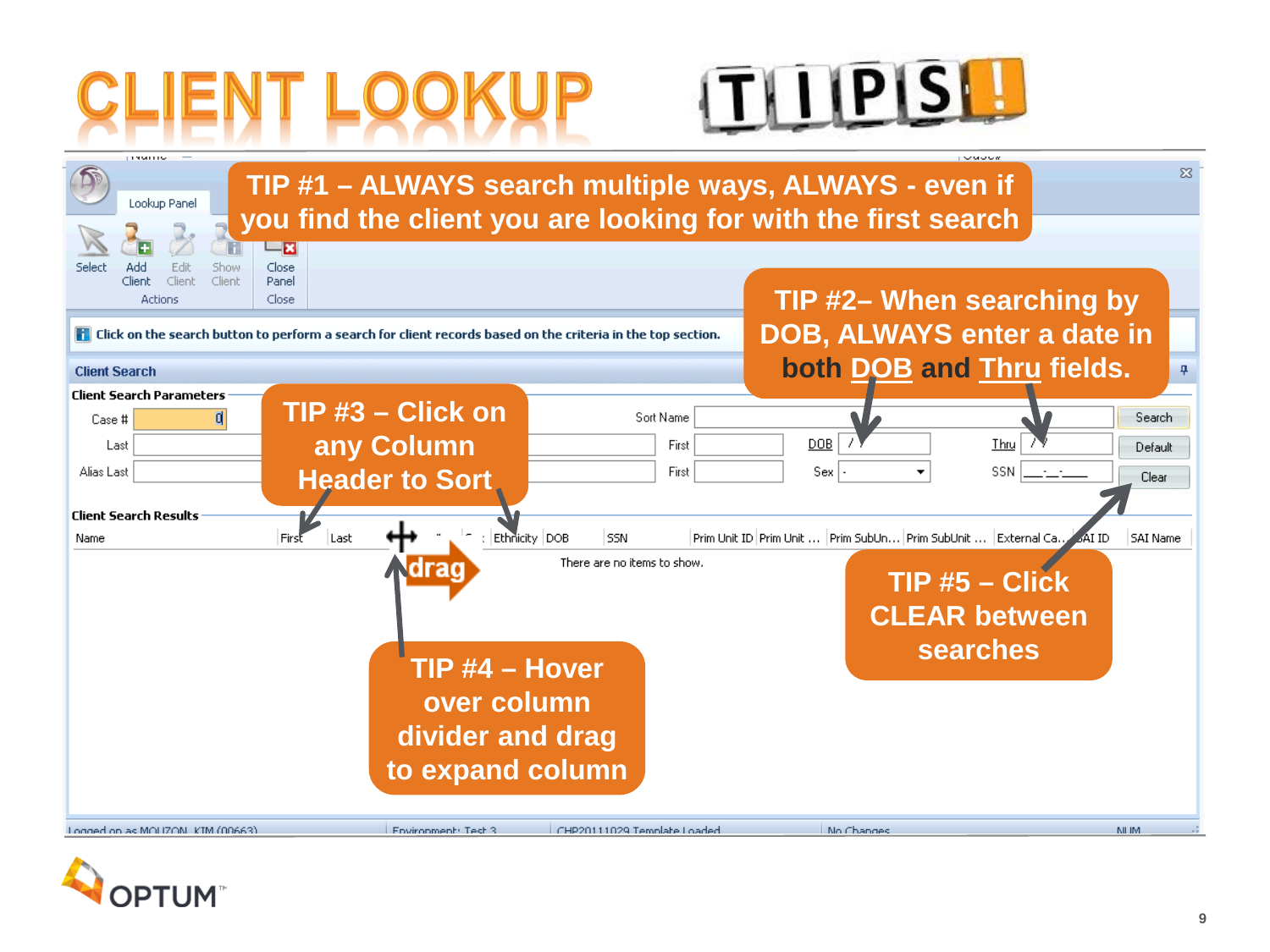### **3. "I add clients according to the County's rules, I don't create duplicates."**

### **What are the rules when adding a client?**

- **ID the CCI enter Sort Name as: LASTNAME, FIRSTNAME MIDDLE** (name or initial).
- **If needed, make unique by adding DOB in six digit format: mm/dd/yy** i.e. 01/01/80 or 12/03/00 – Do not use, -, ., or "DOB" before DOB in the Sort Name. Delete date from Middle Name field.
- Add name without spaces, punctuation (no hyphens, i.e. should be **DOESMITH** not DOE-SMITH) or suffix (no "Jr." or "Sr." or "II")
- **-** Only use English words. For example, do not use ñ, î, á or ý (such as – **Muniz** not Muñiz)
- **Double check for accuracy before clicking "Save". Once the CCI is** Saved you cannot edit. If changes are needed to the **Name**, **DOB**, **SSN** or **Sex** fields you must complete a BHS-025 Form A and send to HIMS\*. DO NOT EDIT these fields in the Demographics Form.

(\*Health Information Management Systems aka Medical Records)

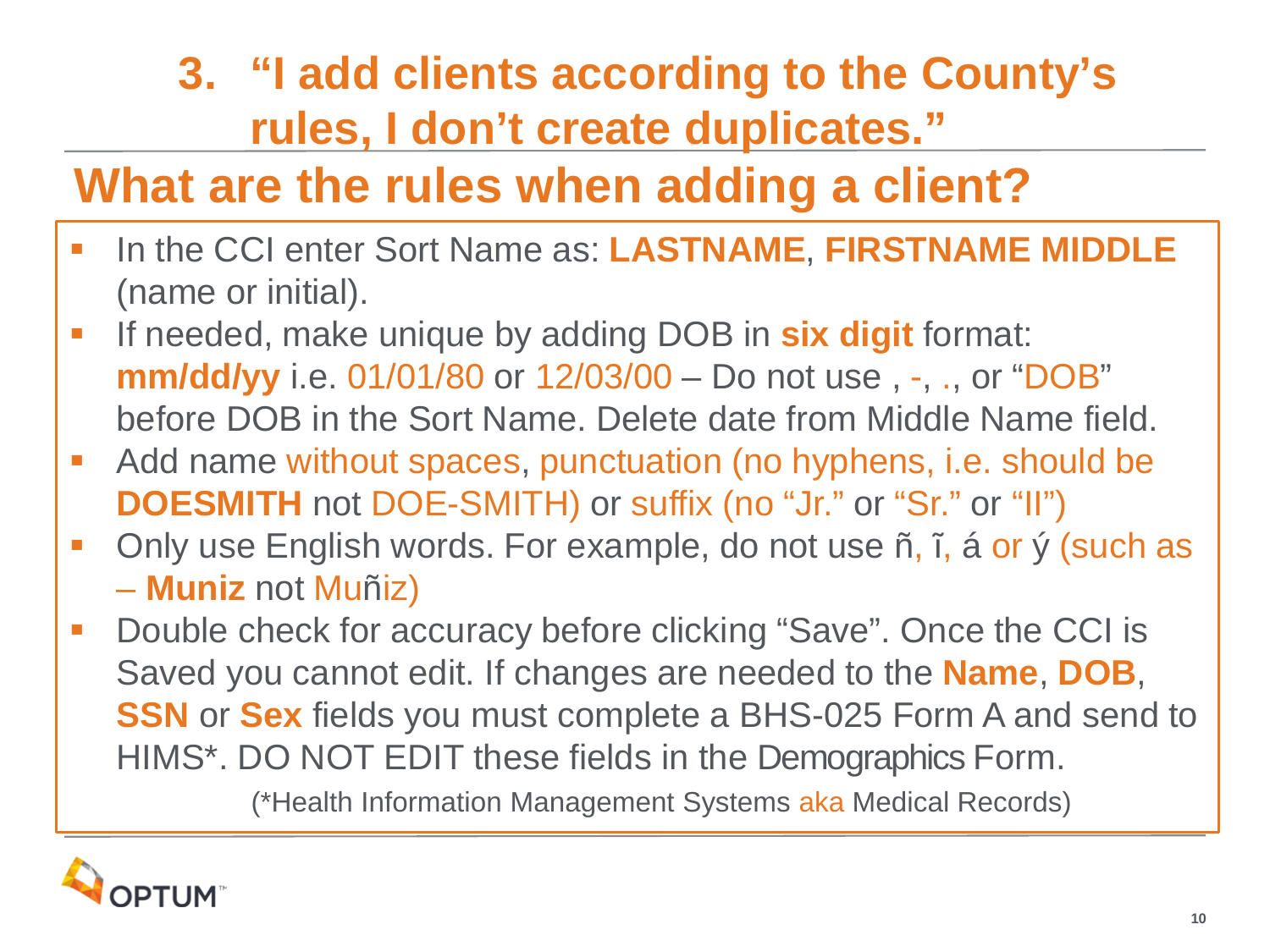

**When Adding a [New Client -](http://www.google.com/imgres?imgurl=http://crisscrossmarketingpros.com/wp-content/uploads/2014/03/mlm-success.jpg&imgrefurl=http://crisscrossmarketingpros.com/home-based-business-owners-and-7-mlm-success-tips/&h=608&w=800&tbnid=gC9MIsq-YoJlMM:&zoom=1&docid=khEoleBEd1IskM&ei=cozzU6_tHo-gogSduoDIAw&tbm=isch&ved=0CDgQMygKMAo&iact=rc&uact=3&dur=1528&page=2&start=8&ndsp=14) Complete as many fields in the CCI as possible, not just the "red" required fields.**



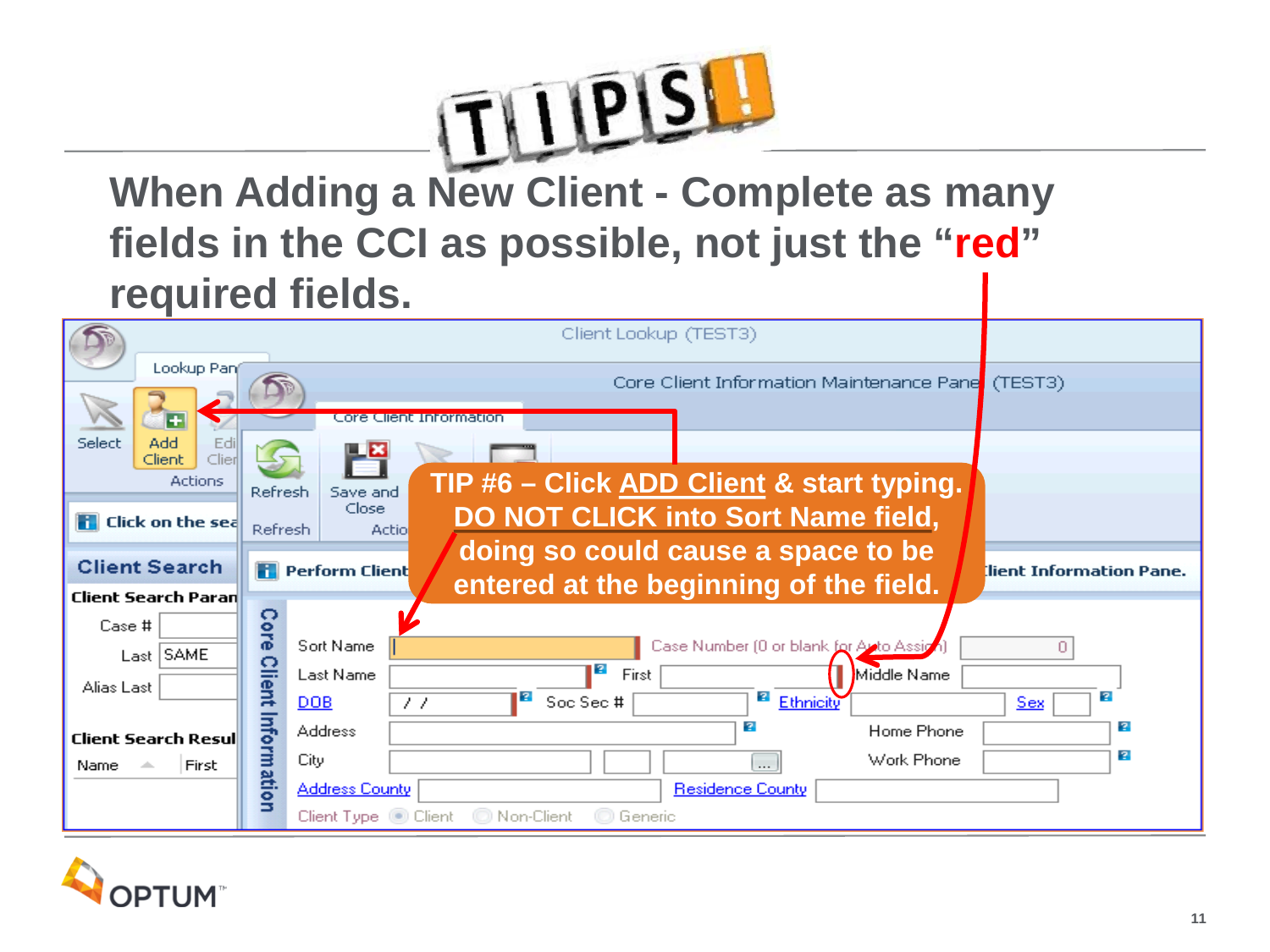**4) "I didn't create the duplicate, why am I being** *punished* **with having to fix it."**

## **Roadblocks**

**(Prevents Combining Clients)**

- **Overlapping or Non-F/A'd Client Plans**
- **Non-F/A'd Progress Notes**
- **Non-F/A'd Assessments (i.e. Dem, Dx, BHA)**
- **Most current Demographics Form is in client going away**
- **Overlapping Assignments and/or Services**
- **Open Pre-Intake**
- **UMDAPs in different months**

# **Required Action**

**(HIMS, County QI, or Optum will advise action needed to combine clients)**

- **County QI Dept will review and give instructions**
- **County QI Dept will review and give instructions**
- **Forms must be F/A'd or deleted**
- **Form will be Voided, program will need to re-enter**
- **Delete or adjust dates so they do not overlap**
- **Must be closed**
- **Send to Billing Unit to correct**

**The focus is on the client. The goal is to have only one correct record for each client.**

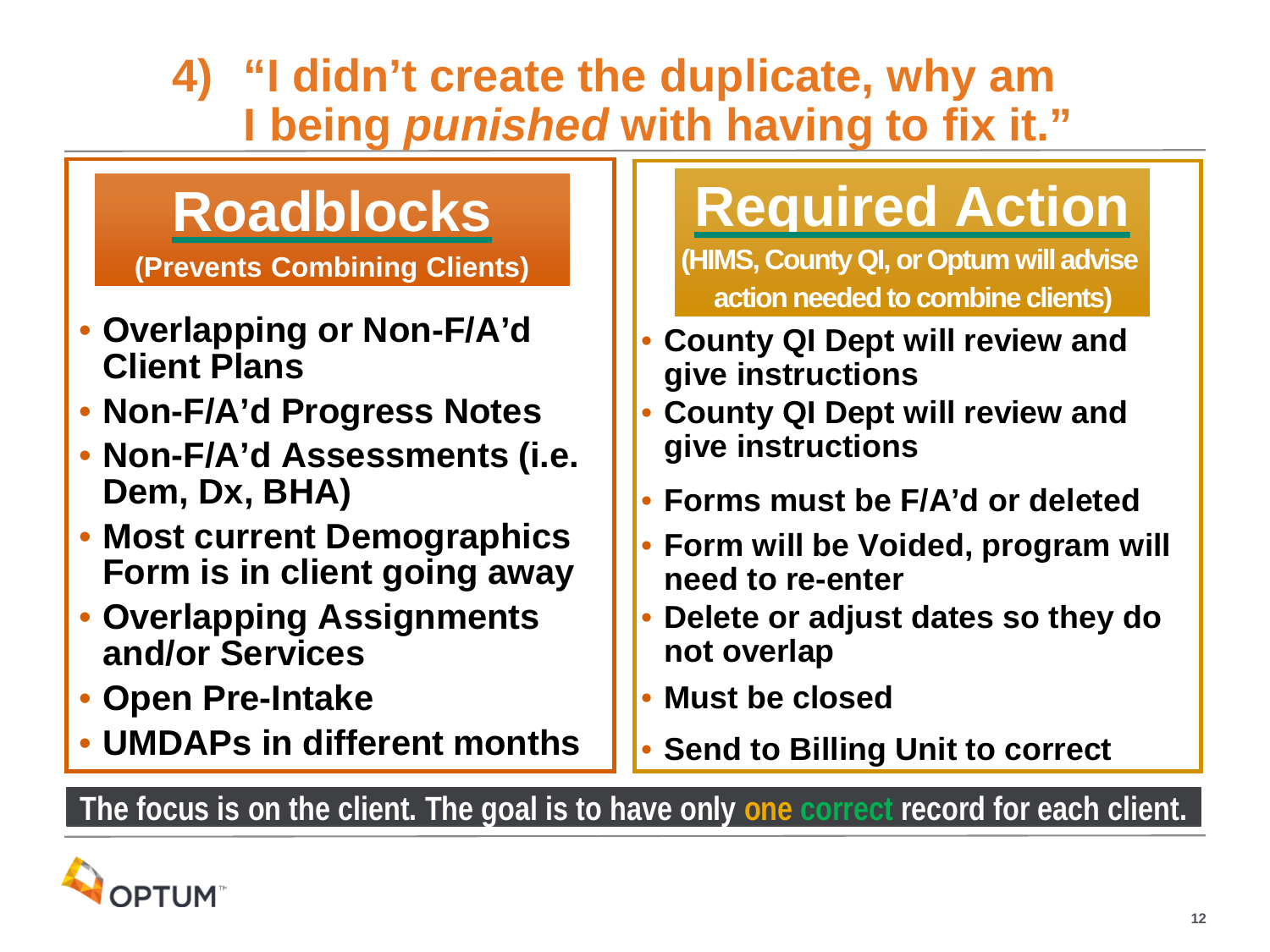### **5) "The other user entered the client's name wrong, why is that record being kept?"**

❖ In most cases we must keep the original record. If needed, corrections will be made.

❖ Prior to combining, must consider:

- Which system record was created in
- $\checkmark$  Has billing to the state has occurred
- Can we clear the Roadblocks
- $\checkmark$  How will reporting be impact[ed](http://www.google.com/url?sa=i&rct=j&q=&esrc=s&frm=1&source=images&cd=&cad=rja&uact=8&ved=0CAcQjRxqFQoTCJuM_Oqk6McCFQlKkgodLQcLoA&url=http://www.clipartbest.com/cartoon-haystack&psig=AFQjCNG850n7u6HIX7tdOxxf1EC3f5dp6A&ust=1441830726739641)  $\checkmark$

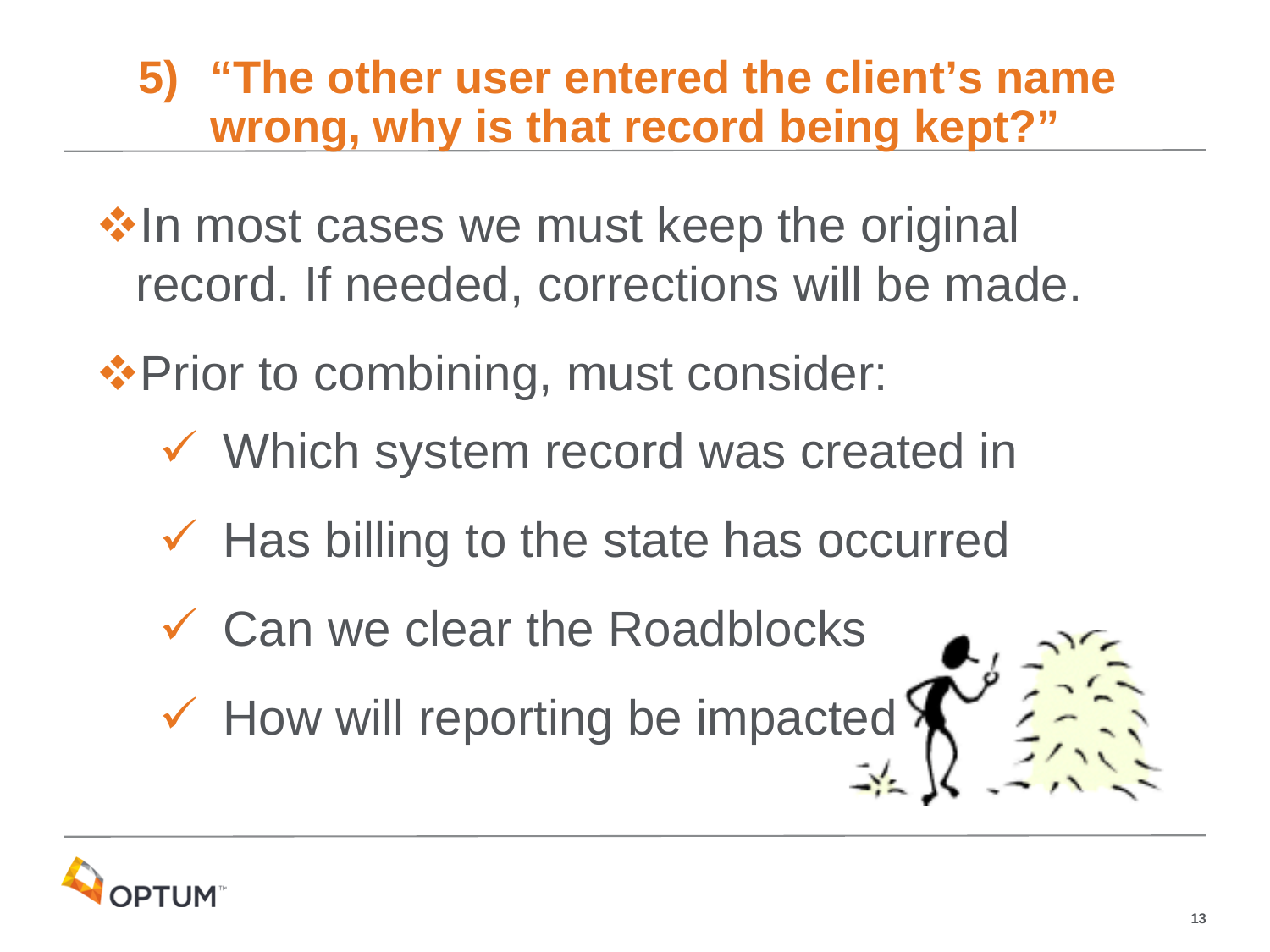**What should I do if I see duplicate records, or corrections need to be made for a client?**

**CCI is saved with an error or a Duplicate client record is created?**

### **To be used to correct CCI:**

### **MHS-025 Form A**

**(Follow instructions on form)**

- **Spelling of Name or Name change**
- **Date of Birth (DOB)**
- **Social Security #**
- **Medi-Cal Policy #**
- **UMDAPs in different months**

**To be used to Combine Clients: MHS-025-Form B** 

**(Follow instructions on form)**

- **Complete ALL Fields in all three columns as instructed**
- **Fax to HIMS w/o attachments**
- **HIMS will advise if supporting documentation is needed**

### **It takes all of us working together to ensure client data integrity.**